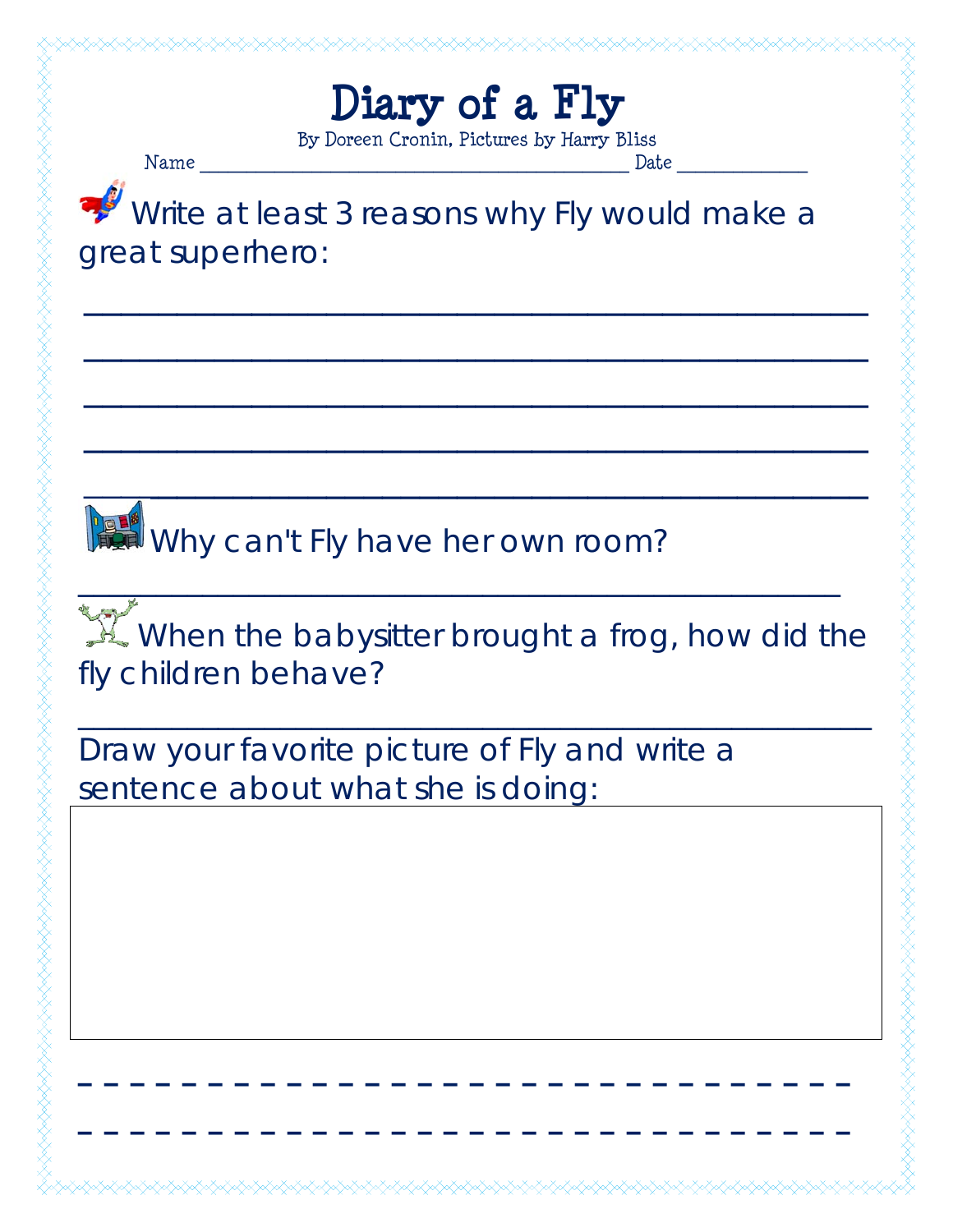## **Diary of a Fly KEY**

By Doreen Cronin, Pictures by Harry Bliss

The Samuel Samuel Samuel Samuel Samuel Samuel Samuel Samuel Samuel Samuel Samuel Samuel Samuel Samuel Samuel S Name \_\_\_\_\_\_\_\_\_\_\_\_\_\_\_\_\_\_\_\_\_\_\_\_\_\_\_\_\_\_\_\_\_\_\_\_\_\_\_\_\_\_\_\_\_\_ Date \_\_\_\_\_\_\_\_\_\_\_\_\_\_ Write at least 3 reasons why Fly would make a great eat horse manure with feet (saves on superhero expenses) When the babysitter brought a frog, how did the fly children behave? Well, they didn't move an inch. When Worm and Spider came over we used a magnifying glass to take a really good | OOK at OUCSE Ves. Work page by Wise Owl Factory, licensed graphics

superhero: *Answers may include:* average flying speed 4.5 mph can land upside down can beat wings 200 times per second 4,000 lenses in each eye can walk on walls can change directions in flight Why can't Fly have her own room? She has 327 brothers and sisters. Draw your favorite picture of Fly and write a sentence about what she is doing: drawings will vary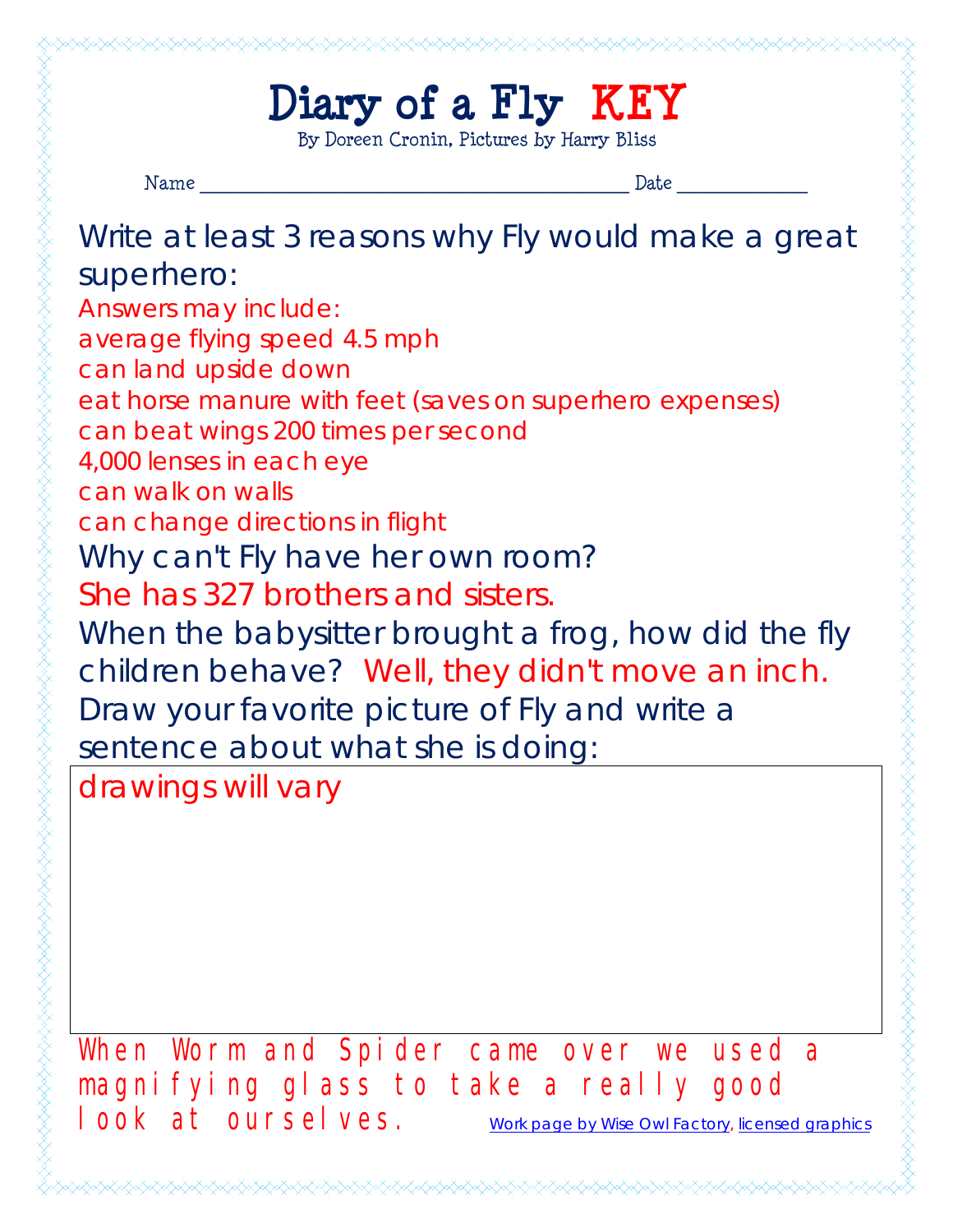## ISBY

- 
- 
- 
- 
- 
- 
- 
- -
- 
- - -
		-
- 
-